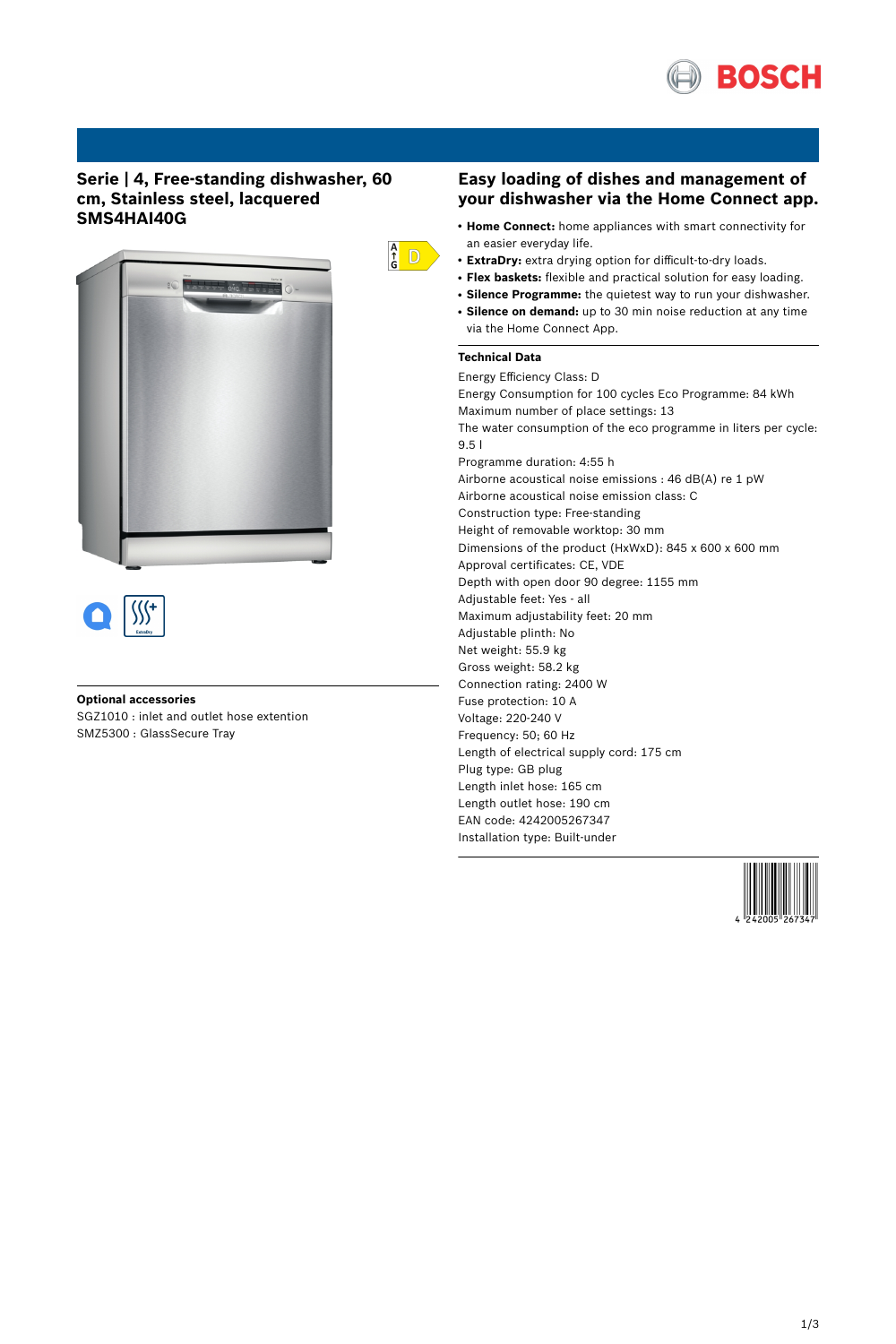

**Serie | 4, Free-standing dishwasher, 60 cm, Stainless steel, lacquered SMS4HAI40G**

# **Easy loading of dishes and management of your dishwasher via the Home Connect app.**

#### **New for 2021**

## **Performance**

- Energy Efficiency Class<sup>1</sup>: D
- Energy<sup>2</sup> / Water<sup>3</sup>: 84 kWh / 9.5 litres
- Capacity: <sup>13</sup> place settings
- Programme duration<sup>4</sup>: 4:55 (h:min)
- Noise level: <sup>46</sup> dB(A) re <sup>1</sup> pW
- Noise Efficiency Class: <sup>C</sup>
- Noise level (silence programme): <sup>43</sup> dB(A) re <sup>1</sup> pW

#### **Programmes / functions**

- <sup>6</sup> programmes: Eco <sup>50</sup> °C, Auto 45-65 °C , Intensive <sup>70</sup> °C, Express 65°, Silence 50 °C, Favourite
- Default favourite programme: Pre-Rinse
- <sup>4</sup> special options: Remote Start, Extra Dry, Half Load, SpeedPerfect+
- Machine Care
- Silence on Demand (via app)

#### **Flexible design elements**

- Flex basket system
- <sup>3</sup> stage Rackmatic height-adjustable top basket
- Low friction wheels on bottom basket
- Rack Stopper to prevent derailing of bottom basket
- <sup>2</sup> foldable plate racks in top basket
- <sup>2</sup> foldable plate racks in bottom basket
- Knife rack in top basket
- Moveable cutlery basket in lower rack
- Upper rack cup shelf

#### **Innovations and technology**

- Home Connect ready on WLAN
- Heat exchanger.
- DosageAssist detergent dispenser
- EcoSilence BLDC drive
- Automatic detergent detection
- Aqua and loading sensor
- AquaMix Glass protection system

#### **Design features**

- Time delay (3, <sup>6</sup> or <sup>24</sup> hours)
- Remaining programme time indicator (min)
- Leak protection system
- Tamperproof controls
- Self-cleaning filter system with <sup>3</sup> piece corrugated filter
- Large item spray head
- Stainless steel interior
- Dimensions (HxWxD): 84.5 x 60 x 60cm
- *¹ Scale of Energy Efficiency Classes from A to G*
- *² Energy consumption in kWh per 100 cycles (in programme Eco 50 °C)*
- *³ Water consumption in litres per cycle (in programme Eco 50 °C) ⁴ Duration of programme Eco 50 °C*